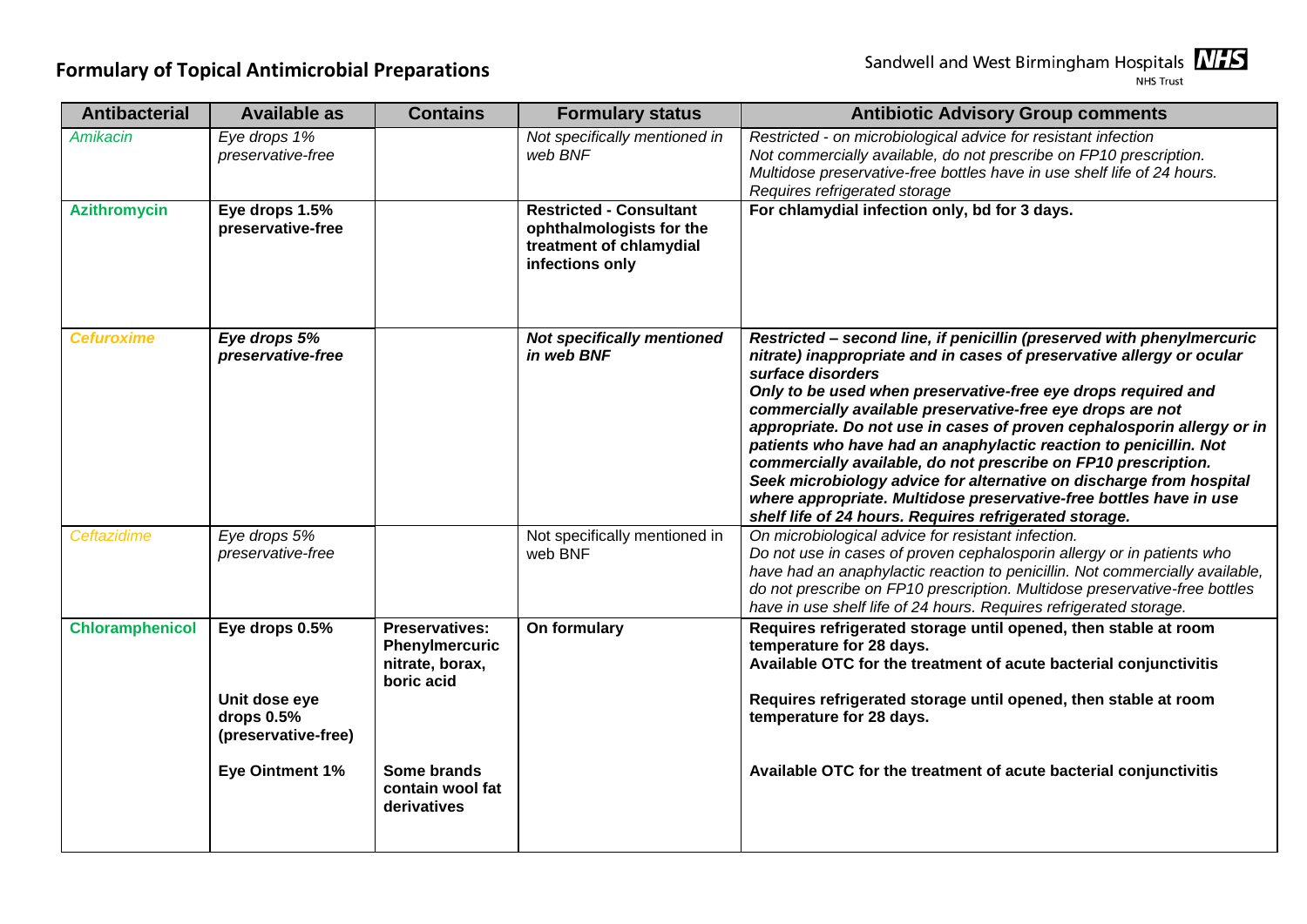| <b>Antibacterial</b>                       | <b>Available as</b>                                        | <b>Contains</b>                                         | <b>Formulary status</b>                                                                                                                                                | <b>Antibiotic Advisory Group comments</b>                                                                                                                                                                                                                                                |
|--------------------------------------------|------------------------------------------------------------|---------------------------------------------------------|------------------------------------------------------------------------------------------------------------------------------------------------------------------------|------------------------------------------------------------------------------------------------------------------------------------------------------------------------------------------------------------------------------------------------------------------------------------------|
| <b>Chlorhexidine</b>                       | Eye drops 0.02%                                            |                                                         | <b>Not specifically mentioned</b><br>in web BNF                                                                                                                        | For the treatment of Acanthamoeba keratitis (see <i>quideline</i> for the<br>treatment of Acanthamoeba keratitis).<br>Not commercially available, do not prescribe on FP10 prescription.                                                                                                 |
| <b>Ciprofloxacin</b>                       | Eye drops 0.3%<br>Eye ointment 0.3%<br>(preservative-free) | Preservative:<br><b>Benzalkonium</b><br>chloride        | <b>Restricted</b><br>Pseudomonas aeruginosa infection                                                                                                                  | For the treatment of bacterial keratitis especially in cases of<br><b>Pseudomonas infection.</b><br>Recommended alternative to preservative-free eye drops for the<br>treatment of bacterial keratitis following bacterial sensitivity testing.                                          |
| <b>Fusidic Acid</b>                        | Eye drops 1%                                               | <b>Preservative:</b><br><b>Benzalkonium</b><br>chloride | <b>Restricted</b><br>Second line for<br>conjunctivitis                                                                                                                 | Second line antibiotic for the treatment of conjunctivitis in patients<br>intolerant of chloramphenicol                                                                                                                                                                                  |
| <b>Gentamicin</b>                          | Eye drops 0.3%<br>Eye drops 1.5%<br>preservative-free      | <b>Preservative:</b><br><b>Benzalkonium</b><br>chloride | On formulary<br><b>Restricted</b><br>1.5% eye drops restricted for<br>use in corneal abscess only                                                                      | For the treatment of bacterial keratitis. Not commercially available,<br>do not prescribe on FP10 prescription. Multidose preservative-free<br>bottles have in use shelf life of 24 hours.                                                                                               |
| Levofloxacin                               | Eye drops 0.5% unit<br>dose (preservative-<br>free)        |                                                         | <b>Restricted</b><br>Consultant ophthalmologists in<br>patients<br>undergoing surgical<br>procedures/intravitreal<br>injections who are allergic to<br>chloramphenicol | <b>Consultant Ophthalmologists in patients undergoing surgical</b><br>procedures who are allergic to chloramphenicol<br>Consultant Ophthalmologists in patients undergoing intravitreal<br>injections who are allergic to chloramphenicol and allergic<br>to/intolerant of preservatives |
| <b>Ofloxacin</b>                           | Eye drops 0.3%                                             | Preservative:<br><b>Benzalkonium</b><br>chloride        | <b>Restricted</b><br>Not to be used for conjunctivitis                                                                                                                 | For the treatment of bacterial keratitis                                                                                                                                                                                                                                                 |
| <b>Penicillin</b>                          | Eye drops 5,000<br>units/ml                                | Preservative:<br>Phenylmercuric<br>nitrate              | <b>Not specifically mentioned</b><br>in web BNF                                                                                                                        | Not commercially available, do not prescribe on FP10 prescription.<br>Requires refrigerated storage. Do not use in penicillin allergy.                                                                                                                                                   |
| Polyhexamethyle<br>ne- biguanide<br>(PHMB) | Eye drops 0.02%                                            |                                                         | <b>Not specifically mentioned</b><br>in web BNF                                                                                                                        | Not commercially available, do not prescribe on FP10 prescription.<br>For the treatment of Acanthamoeba keratitis (see <i>guideline</i> for the<br>treatment of Acanthamoeba keratitis).                                                                                                 |
| <b>Propamidine</b><br><b>Isetionate</b>    | Eye drops 0.1%                                             | Preservative:<br><b>Benzalkonium</b><br>chloride        | <b>Restricted</b><br>Acanthamoeba keratitis<br>infection                                                                                                               | For the treatment of Acanthamoeba keratitis (see guideline for the<br>treatment of Acanthamoeba keratitis).                                                                                                                                                                              |